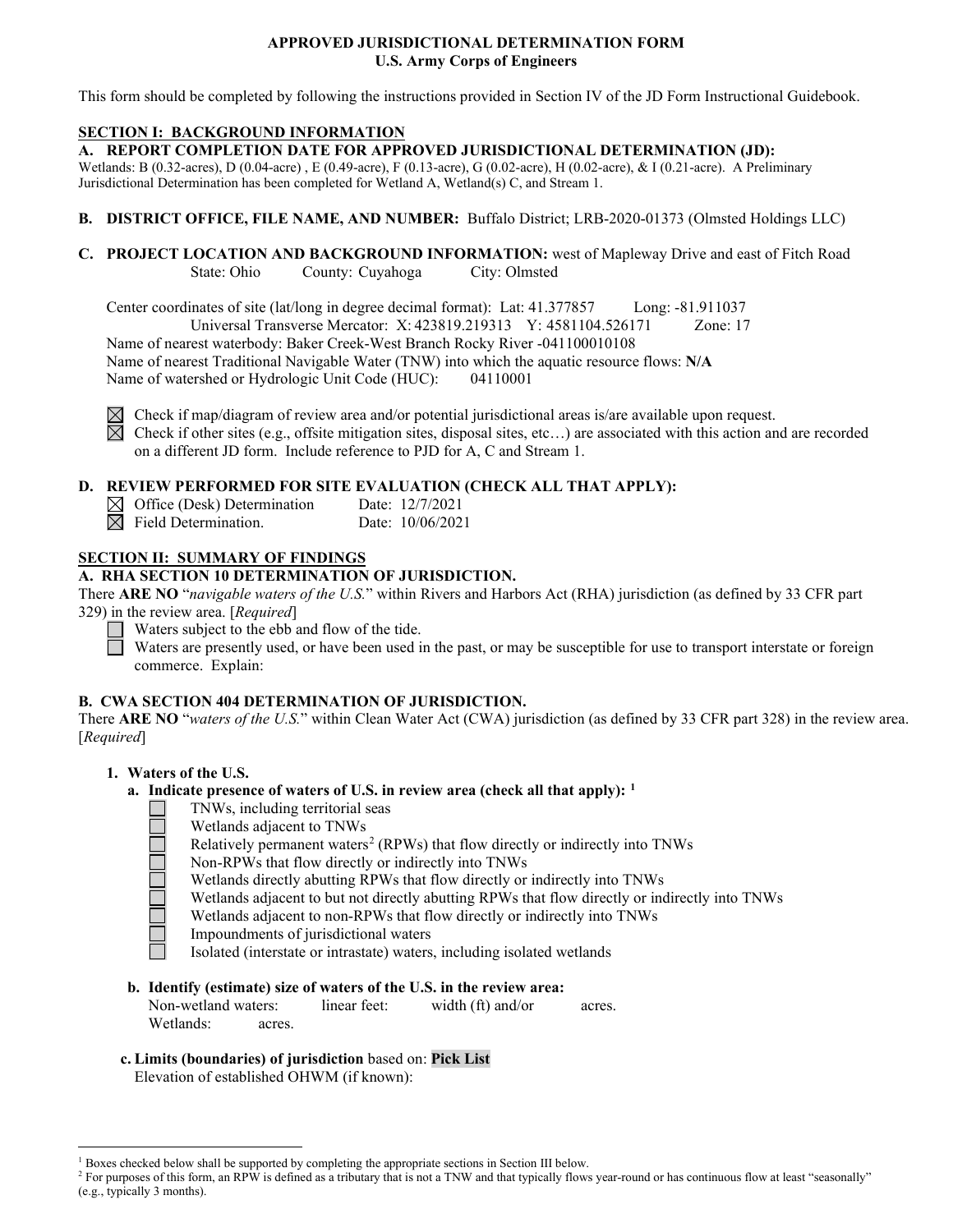#### **2. Non-regulated waters/wetlands (check if applicable):[3](#page-1-0)**

 $\boxtimes$  Potentially jurisdictional waters and/or wetlands were assessed within the review area and determined as nonjurisdictional.

| <b>Wetland B</b> | <b>Emergent</b> | $0.32$ -acres |
|------------------|-----------------|---------------|
| <b>Wetland D</b> | <b>Forested</b> | $0.04$ -acre  |
| <b>Wetland E</b> | <b>Emergent</b> | $0.49$ -acre  |
| <b>Wetland F</b> | <b>Emergent</b> | $0.13$ -acre  |
| <b>Wetland G</b> | <b>Emergent</b> | $0.02$ -acre  |
| <b>Wetland H</b> | <b>Emergent</b> | $0.02$ -acre  |
| <b>Wetland I</b> | <b>Emergent</b> | $0.21$ -acre  |

Explain: Wetlands B. D, E, F, G, H, & I were located in depressions surrounded by upland. There was no indication that water flowed from these wetlands into other waters. They are isolated, intrastate wetlands which has no interstate or foreign commerce nexus.

#### **SECTION III: CWA ANALYSIS**

#### **A. TNWs AND WETLANDS ADJACENT TO TNWs**

**The agencies will assert jurisdiction over TNWs and wetlands adjacent to TNWs. If the aquatic resource is a TNW, complete Section III.A.1 and Section III.D.1. only; if the aquatic resource is a wetland adjacent to a TNW, complete Sections III.A.1 and 2 and Section III.D.1.; otherwise, see Section III.B below**.

**1. TNW**  Identify TNW: Summarize rationale supporting determination:

#### **2. Wetland adjacent to TNW**

Summarize rationale supporting conclusion that wetland is "adjacent":

#### **B. CHARACTERISTICS OF TRIBUTARY (THAT IS NOT A TNW) AND ITS ADJACENT WETLANDS (IF ANY):**

**This section summarizes information regarding characteristics of the tributary and its adjacent wetlands, if any, and it helps determine whether or not the standards for jurisdiction established under** *Rapanos* **have been met.** 

**The agencies will assert jurisdiction over non-navigable tributaries of TNWs where the tributaries are "relatively permanent waters" (RPWs), i.e. tributaries that typically flow year-round or have continuous flow at least seasonally (e.g., typically 3 months). A wetland that directly abuts an RPW is also jurisdictional. If the aquatic resource is not a TNW, but has year-round (perennial) flow, skip to Section III.D.2. If the aquatic resource is a wetland directly abutting a tributary with perennial flow, skip to Section III.D.4.** 

**A wetland that is adjacent to but that does not directly abut an RPW requires a significant nexus evaluation. Corps districts and EPA regions will include in the record any available information that documents the existence of a significant nexus between a relatively permanent tributary that is not perennial (and its adjacent wetlands if any) and a traditional navigable water, even though a significant nexus finding is not required as a matter of law.**

**If the waterbody[4](#page-1-1) is not an RPW, or a wetland directly abutting an RPW, a JD will require additional data to determine if the waterbody has a significant nexus with a TNW. If the tributary has adjacent wetlands, the significant nexus evaluation must consider the tributary in combination with all of its adjacent wetlands. This significant nexus evaluation that combines, for analytical purposes, the tributary and all of its adjacent wetlands is used whether the review area identified in the JD request is the tributary, or its adjacent wetlands, or both. If the JD covers a tributary with adjacent wetlands, complete Section III.B.1 for the tributary, Section III.B.2 for any** 

<span id="page-1-0"></span><sup>&</sup>lt;sup>3</sup> Supporting documentation is presented in Section III.F.

<span id="page-1-1"></span><sup>4</sup> Note that the Instructional Guidebook contains additional information regarding swales, ditches, washes, and erosional features generally and in the arid **West**.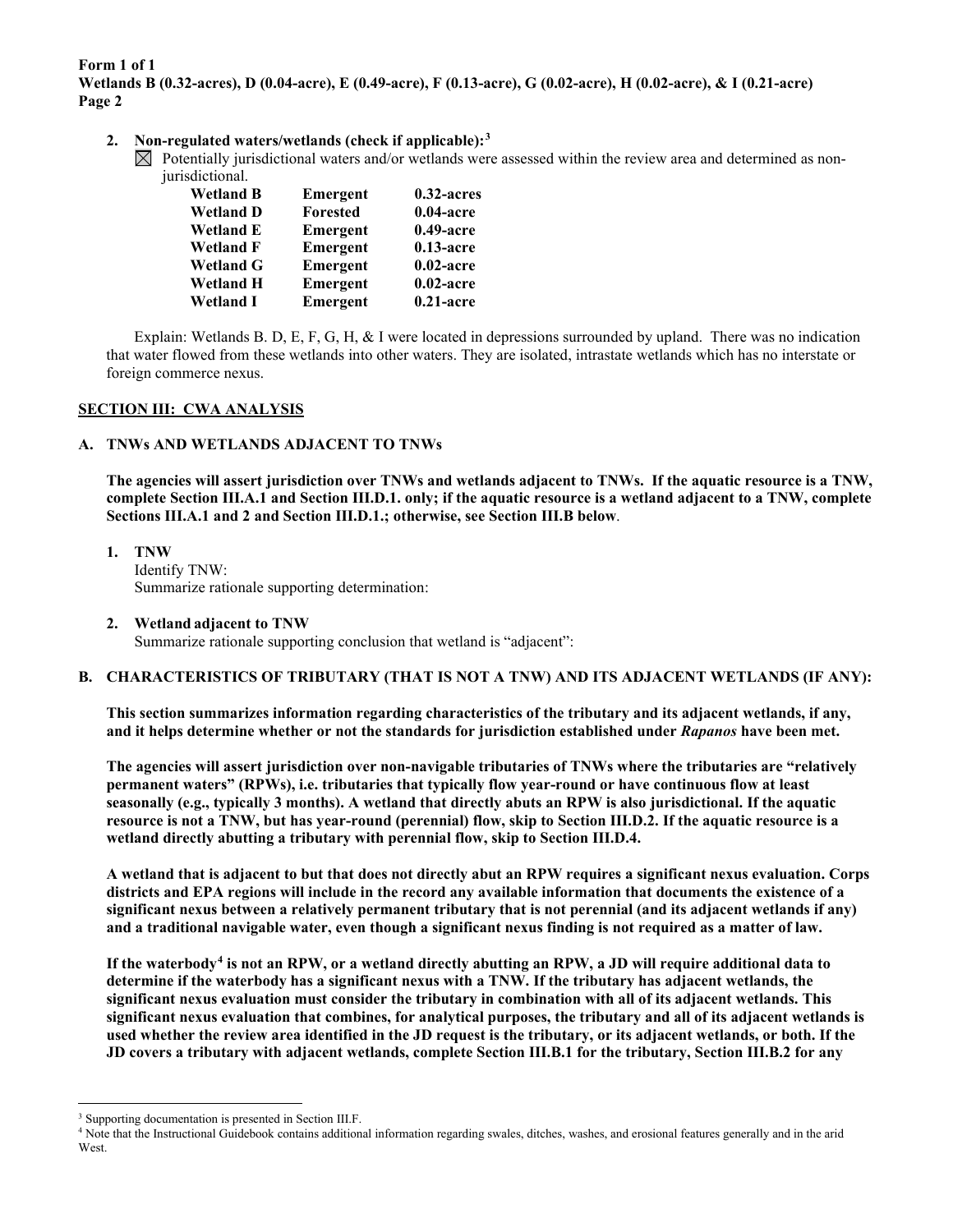**onsite wetlands, and Section III.B.3 for all wetlands adjacent to that tributary, both onsite and offsite. The determination whether a significant nexus exists is determined in Section III.C below.**

- **1. Characteristics of non-TNWs that flow directly or indirectly into TNW**
	- **(i) General Area Conditions:** Watershed size: **Pick List**

| Drainage area:           | <b>Pick List</b> |        |
|--------------------------|------------------|--------|
| Average annual rainfall: |                  | inches |

## **(ii) Physical Characteristics:**

| (a) Relationship with TNW:                                                      |  |  |
|---------------------------------------------------------------------------------|--|--|
| Tributary flows directly into TNW.                                              |  |  |
| Tributary flows through Pick List tributaries before entering TNW               |  |  |
| Project waters are Pick List river miles from TNW                               |  |  |
| Project waters are Pick List river miles from RPW                               |  |  |
| Project waters are Pick List aerial (straight) miles from TNW                   |  |  |
| Project waters are Pick List aerial (straight) miles from RPW                   |  |  |
| Project waters cross or serve as state boundaries. Explain:                     |  |  |
| Identify flow route to TNW <sup>5</sup> :                                       |  |  |
| Tributary stream order, if known:                                               |  |  |
|                                                                                 |  |  |
| (b) General Tributary Characteristics (check all that apply):                   |  |  |
| Natural<br><b>Tributary</b> is:                                                 |  |  |
| Artificial (man-made). Explain:                                                 |  |  |
| Manipulated (man-altered). Explain:                                             |  |  |
| Tributary properties with respect to top of bank (estimate):                    |  |  |
| Average width:<br>feet                                                          |  |  |
| Average depth:<br>feet                                                          |  |  |
| Average side slopes: Pick List                                                  |  |  |
| Primary tributary substrate composition (check all that apply):                 |  |  |
| <b>Silts</b><br>Sands<br>Concrete                                               |  |  |
| Cobbles<br>Muck<br>Gravel                                                       |  |  |
| Vegetation. Type/% cover:<br>Bedrock                                            |  |  |
| Other. Explain:                                                                 |  |  |
| Tributary condition/stability [e.g., highly eroding, sloughing banks]. Explain: |  |  |
| Presence of run/riffle/pool complexes. Explain:                                 |  |  |
| Tributary geometry: Pick List                                                   |  |  |
| $\frac{0}{0}$<br>Tributary gradient (approximate average slope):                |  |  |
|                                                                                 |  |  |
| $(c)$ Flow:                                                                     |  |  |
| Tributary provides for: Pick List                                               |  |  |
| Estimate average number of flow events in review area/year: Pick List           |  |  |
| Describe flow regime:<br>Other information on duration and volume:              |  |  |
| Surface flow is: Pick List. Characteristics:                                    |  |  |
|                                                                                 |  |  |
| Subsurface flow: Pick List. Explain findings:<br>Dye (or other) test performed: |  |  |
|                                                                                 |  |  |

Tributary has (check all that apply):

Bed and banks

<span id="page-2-0"></span><sup>5</sup> Flow route can be described by identifying, e.g., tributary a, which flows through the review area, to flow into tributary b, which then flows into TNW.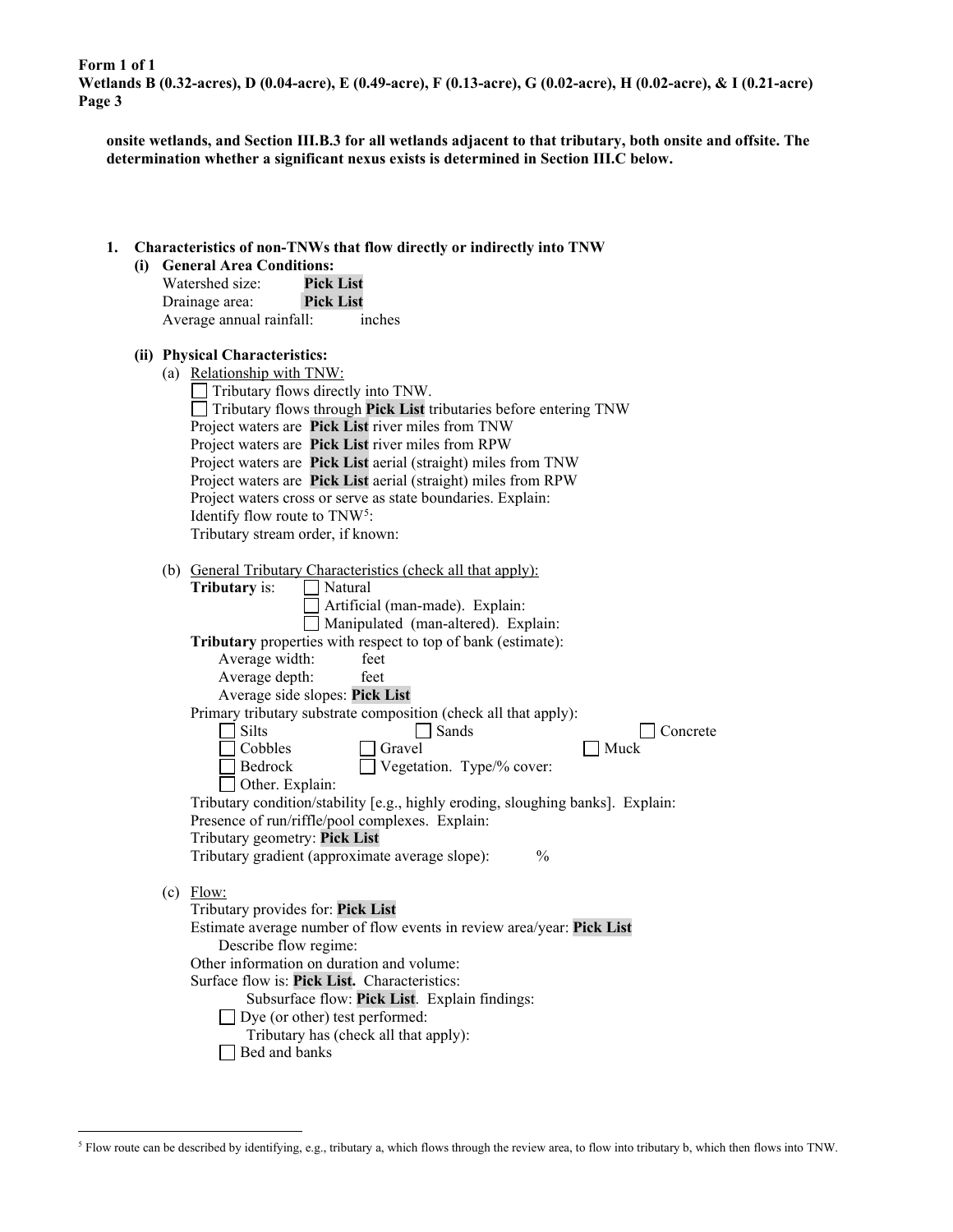|         | $OHWM6$ (check all indicators that apply):<br>clear, natural line impressed on the bank<br>the presence of litter and debris<br>changes in the character of soil<br>destruction of terrestrial vegetation<br>the presence of wrack line<br>shelving<br>sediment sorting<br>vegetation matted down, bent, or absent<br>leaf litter disturbed or washed away<br>scour<br>multiple observed or predicted flow events<br>sediment deposition<br>abrupt change in plant community<br>water staining<br>other (list):<br>Discontinuous OHWM. <sup>7</sup> Explain: |
|---------|--------------------------------------------------------------------------------------------------------------------------------------------------------------------------------------------------------------------------------------------------------------------------------------------------------------------------------------------------------------------------------------------------------------------------------------------------------------------------------------------------------------------------------------------------------------|
|         | If factors other than the OHWM were used to determine lateral extent of CWA jurisdiction (check all that                                                                                                                                                                                                                                                                                                                                                                                                                                                     |
| apply): | Mean High Water Mark indicated by:<br>High Tide Line indicated by:<br>oil or scum line along shore objects<br>survey to available datum;<br>fine shell or debris deposits (foreshore)<br>physical markings;<br>physical markings/characteristics<br>vegetation lines/changes in vegetation types.<br>tidal gauges<br>other (list):                                                                                                                                                                                                                           |
|         | (iii) Chemical Characteristics:<br>Characterize tributary (e.g., water color is clear, discolored, oily film; water quality; general watershed<br>characteristics, etc.). Explain:<br>Identify specific pollutants, if known:                                                                                                                                                                                                                                                                                                                                |
|         | (iv) Biological Characteristics. Channel supports (check all that apply):<br>Riparian corridor. Characteristics (type, average width):<br>Wetland fringe. Characteristics:<br>Habitat for:<br>Federally Listed species. Explain findings:<br>Fish/spawn areas. Explain findings:<br>Other environmentally-sensitive species. Explain findings:<br>Aquatic/wildlife diversity. Explain findings:                                                                                                                                                              |
| 2.      | Characteristics of wetlands adjacent to non-TNW that flow directly or indirectly into TNW                                                                                                                                                                                                                                                                                                                                                                                                                                                                    |
|         | <b>Physical Characteristics:</b><br>(i)<br>(a) General Wetland Characteristics:<br>Properties:<br>Wetland size:<br>acres<br>Wetland type. Explain:<br>Wetland quality. Explain:<br>Project wetlands cross or serve as state boundaries. Explain:                                                                                                                                                                                                                                                                                                             |
|         | (b) General Flow Relationship with Non-TNW:<br>Flow is: Pick List. Explain:<br>Surface flow is: Pick List<br>Characteristics:<br>Subsurface flow: Pick List. Explain findings:                                                                                                                                                                                                                                                                                                                                                                               |

□ Dye (or other) test performed:

(c) Wetland Adjacency Determination with Non-TNW:

<span id="page-3-1"></span><span id="page-3-0"></span><sup>6</sup> A natural or man-made discontinuity in the OHWM does not necessarily sever jurisdiction (e.g., where the stream temporarily flows underground, or where the OHWM has been removed by development or agricultural practices). Where there is a break in the OHWM that is unrelated to the waterbody's flow regime (e.g., flow over a rock outcrop or through a culvert), the agencies will look for indicators of flow above and below the break. 7 Ibid.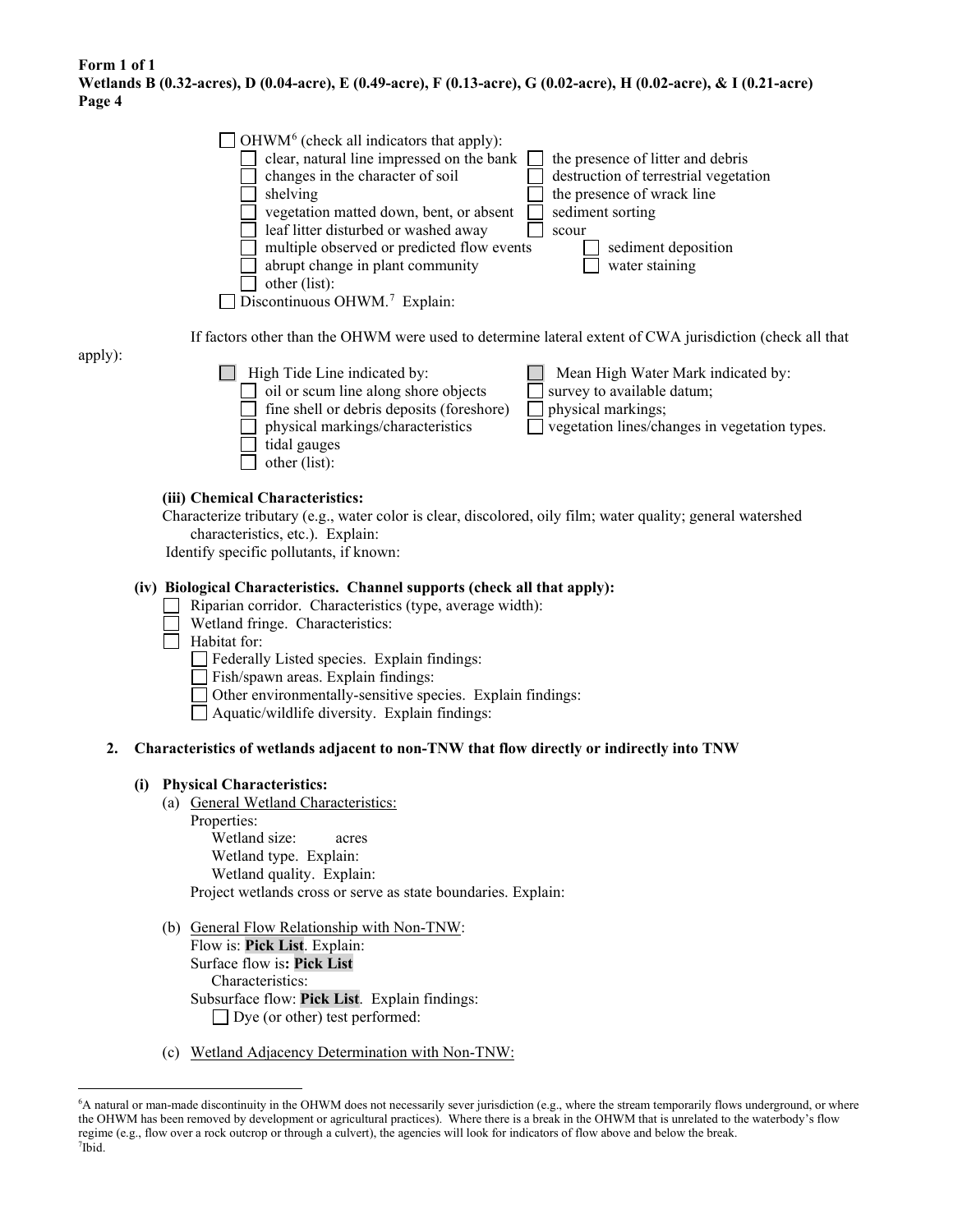| $\Box$ Directly abutting                         |  |  |
|--------------------------------------------------|--|--|
| $\Box$ Not directly abutting                     |  |  |
| Discrete wetland hydrologic connection. Explain: |  |  |
| Ecological connection. Explain:                  |  |  |
| $\Box$ Separated by berm/barrier. Explain:       |  |  |

(d) Proximity (Relationship) to TNW Project wetlands are **Pick List** river miles from TNW. Project waters are **Pick List** aerial (straight) miles from TNW. Flow is from: **Pick List.** Estimate approximate location of wetland as within the **Pick List** floodplain.

# **(ii) Chemical Characteristics:**

Characterize wetland system (e.g., water color is clear, brown, oil film on surface; water quality; general watershed characteristics; etc.). Explain:

Identify specific pollutants, if known:

### **(iii)Biological Characteristics. Wetland supports (check all that apply):**

- Riparian buffer. Characteristics (type, average width):
- Vegetation type/percent cover. Explain:
- $\Box$  Habitat for:

Federally Listed species. Explain findings:

 $\Box$  Fish/spawn areas. Explain findings:

Other environmentally-sensitive species. Explain findings:

 $\Box$  Aquatic/wildlife diversity. Explain findings:

## **3. Characteristics of all wetlands adjacent to the tributary (if any)**

All wetland(s) being considered in the cumulative analysis: **Pick List**

Approximately () acres in total are being considered in the cumulative analysis.

For each wetland, specify the following:

Directly abuts? (Y/N) Size (in acres) Directly abuts? (Y/N) Size (in acres) Summarize overall biological, chemical and physical functions being performed:

## **C. SIGNIFICANT NEXUS DETERMINATION**

**A significant nexus analysis will assess the flow characteristics and functions of the tributary itself and the functions performed by any wetlands adjacent to the tributary to determine if they significantly affect the chemical, physical, and biological integrity of a TNW. For each of the following situations, a significant nexus exists if the tributary, in combination with all of its adjacent wetlands, has more than a speculative or insubstantial effect on the chemical, physical and/or biological integrity of a TNW. Considerations when evaluating significant nexus include, but are not limited to the volume, duration, and frequency of the flow of water in the tributary and its proximity to a TNW, and the functions performed by the tributary and all its adjacent wetlands. It is not appropriate to determine significant nexus based solely on any specific threshold of distance (e.g. between a tributary and its adjacent wetland or between a tributary and the TNW). Similarly, the fact an adjacent wetland lies within or outside of a floodplain is not solely determinative of significant nexus.** 

#### **Draw connections between the features documented and the effects on the TNW, as identified in the** *Rapanos* **Guidance and discussed in the Instructional Guidebook. Factors to consider include, for example:**

- Does the tributary, in combination with its adjacent wetlands (if any), have the capacity to carry pollutants or flood waters to TNWs, or to reduce the amount of pollutants or flood waters reaching a TNW?
- Does the tributary, in combination with its adjacent wetlands (if any), provide habitat and lifecycle support functions for fish and other species, such as feeding, nesting, spawning, or rearing young for species that are present in the TNW?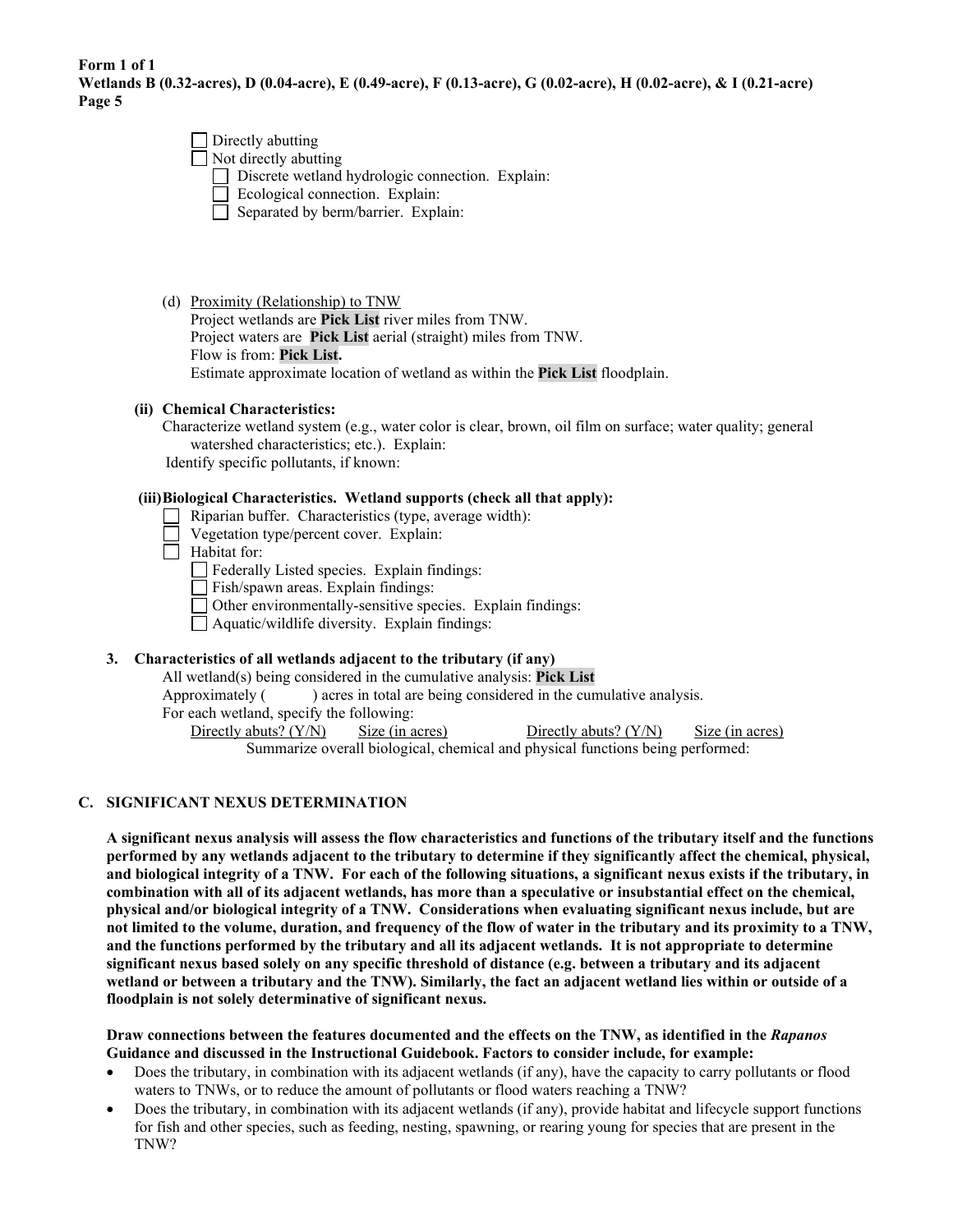- Does the tributary, in combination with its adjacent wetlands (if any), have the capacity to transfer nutrients and organic carbon that support downstream foodwebs?
- Does the tributary, in combination with its adjacent wetlands (if any), have other relationships to the physical, chemical, or biological integrity of the TNW?

## **Note: the above list of considerations is not inclusive and other functions observed or known to occur should be documented below:**

- **1. Significant nexus findings for non-RPW that has no adjacent wetlands and flows directly or indirectly into TNWs.** Explain findings of presence or absence of significant nexus below, based on the tributary itself, then go to Section III.D:
- **2. Significant nexus findings for non-RPW and its adjacent wetlands, where the non-RPW flows directly or indirectly into TNWs.** Explain findings of presence or absence of significant nexus below, based on the tributary in combination with all of its adjacent wetlands, then go to Section III.D: .
- **3. Significant nexus findings for wetlands adjacent to an RPW but that do not directly abut the RPW.** Explain findings of presence or absence of significant nexus below, based on the tributary in combination with all of its adjacent wetlands, then go to Section III.D:

# **D. DETERMINATIONS OF JURISDICTIONAL FINDINGS. THE SUBJECT WATERS/WETLANDS ARE (CHECK ALL THAT APPLY):**

- **1. TNWs and Adjacent Wetlands.** Check all that apply and provide size estimates in review area: TNWs: linear feet width (ft), Or, acres. Wetlands adjacent to TNWs: acres.
- **2. RPWs that flow directly or indirectly into TNWs.**
	- Tributaries of TNWs where tributaries typically flow year-round are jurisdictional. Provide data and rationale indicating that tributary is perennial: .
	- Tributaries of TNW where tributaries have continuous flow "seasonally" (e.g., typically three months each year) are jurisdictional. Data supporting this conclusion is provided at Section III.B. Provide rationale indicating that tributary flows seasonally:

Provide estimates for jurisdictional waters in the review area (check all that apply):

Tributary waters: linear feet width (ft).

Other non-wetland waters: acres.

Identify type(s) of waters:

## **3. Non-RPWs[8](#page-5-0) that flow directly or indirectly into TNWs.**

Waterbody that is not a TNW or an RPW, but flows directly or indirectly into a TNW, and it has a significant nexus with a TNW is jurisdictional. Data supporting this conclusion is provided at Section III.C.

Provide estimates for jurisdictional waters within the review area (check all that apply):

- Tributary waters: linear feet width (ft).
- Other non-wetland waters: acres.
	- Identify type(s) of waters:

# <span id="page-5-0"></span>**4. Wetlands directly abutting an RPW that flow directly or indirectly into TNWs.**

- Wetlands directly abut RPW and thus are jurisdictional as adjacent wetlands.
	- $\Box$ Wetlands directly abutting an RPW where tributaries typically flow year-round. Provide data and rationale indicating that tributary is perennial in Section III.D.2, above. Provide rationale indicating that wetland is directly abutting an RPW:
	- $\Box$ Wetlands directly abutting an RPW where tributaries typically flow "seasonally." Provide data indicating that tributary is seasonal in Section III.B and rationale in Section III.D.2, above. Provide rationale indicating that wetland is directly abutting an RPW: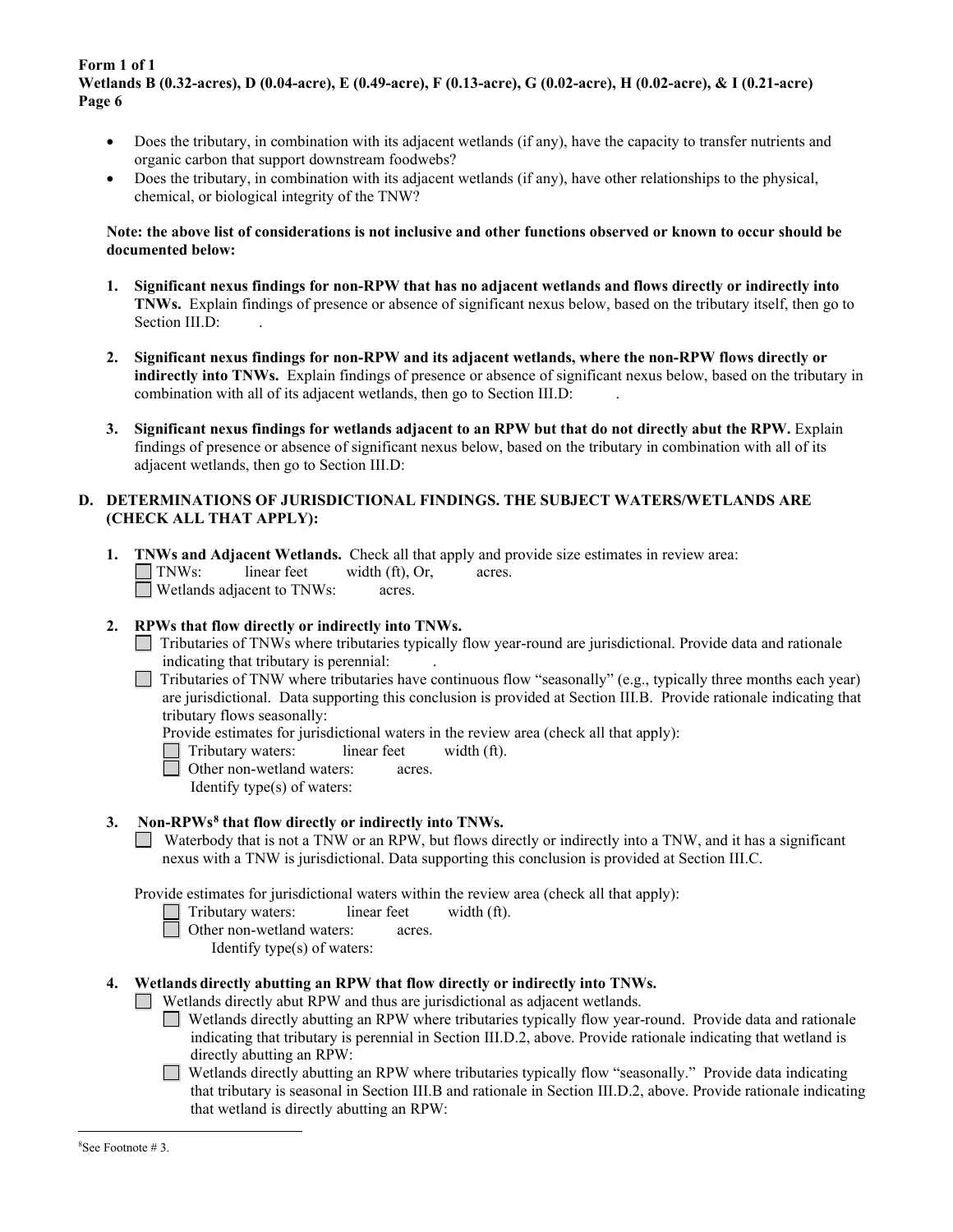Provide acreage estimates for jurisdictional wetlands in the review area: acres.

- **5. Wetlands adjacent to but not directly abutting an RPW that flow directly or indirectly into TNWs.**
	- Wetlands that do not directly abut an RPW, but when considered in combination with the tributary to which they are adjacent and with similarly situated adjacent wetlands, have a significant nexus with a TNW are jurisidictional. Data supporting this conclusion is provided at Section III.C.

Provide acreage estimates for jurisdictional wetlands in the review area: acres.

## **6. Wetlands adjacent to non-RPWs that flow directly or indirectly into TNWs.**

Wetlands adjacent to such waters, and have when considered in combination with the tributary to which they are adjacent and with similarly situated adjacent wetlands, have a significant nexus with a TNW are jurisdictional. Data supporting this conclusion is provided at Section III.C.

Provide estimates for jurisdictional wetlands in the review area: acres.

# **7. Impoundments of jurisdictional waters. [9](#page-6-0)**

- As a general rule, the impoundment of a jurisdictional tributary remains jurisdictional.
- Demonstrate that impoundment was created from "waters of the U.S.," or
- Demonstrate that water meets the criteria for one of the categories presented above (1-6), or
- Demonstrate that water is isolated with a nexus to commerce (see E below).

#### **E. ISOLATED [INTERSTATE OR INTRA-STATE] WATERS, INCLUDING ISOLATED WETLANDS, THE USE, DEGRADATION OR DESTRUCTION OF WHICH COULD AFFECT INTERSTATE COMMERCE, INCLUDING ANY SUCH WATERS (CHECK ALL THAT APPLY):[10](#page-6-1)**

- which are or could be used by interstate or foreign travelers for recreational or other purposes.
- from which fish or shellfish are or could be taken and sold in interstate or foreign commerce.
- which are or could be used for industrial purposes by industries in interstate commerce.
- Interstate isolated waters.Explain:
- Other factors.Explain:

## **Identify water body and summarize rationale supporting determination:** .

- Provide estimates for jurisdictional waters in the review area (check all that apply):
	- Tributary waters: linear feet width (ft).
	- Other non-wetland waters: acres.
	- Identify type(s) of waters:
- **I** Wetlands: acres.

## **F. NON-JURISDICTIONAL WATERS, INCLUDING WETLANDS (CHECK ALL THAT APPLY):**

If potential wetlands were assessed within the review area, these areas did not meet the criteria in the 1987 Corps of Engineers Wetland Delineation Manual and/or appropriate Regional Supplements.

 $\boxtimes$  Review area included isolated waters with no substantial nexus to interstate (or foreign) commerce.

 $\boxtimes$  Prior to the Jan 2001 Supreme Court decision in "*SWANCC*," the review area would have been regulated **based solely on the "Migratory Bird Rule" (MBR).** 



Waters do not meet the "Significant Nexus" standard, where such a finding is required for jurisdiction. Explain: Other: (explain, if not covered above):

On October 6, 2021, USACE walked the entire perimeters of Wetlands B, D, E, F, G, H, & I to determine if they had downstream connections. Within the wetlands primary and secondary hydrology were observed along with hydrophytic wetland vegetation and hydric soils. Wetlands B, D, E, F, G, H, & I were located in depressions surrounded by upland. There was no indication that water flowed from these wetlands into Stream 1 or other waters. Wetland G is separated from Wetland A by a rise in elevation. Wetlands H and I are separated from Wetland C by a rise in elevation. Wetland E is separated from an off-site ditch, located along the eastern property boundary, by a rise in elevation.

<span id="page-6-0"></span><sup>&</sup>lt;sup>9</sup> To complete the analysis refer to the key in Section III.D.6 of the Instructional Guidebook.

<span id="page-6-1"></span>**<sup>10</sup> Prior to asserting or declining CWA jurisdiction based solely on this category, Corps Districts will elevate the action to Corps and EPA HQ for review consistent with the process described in the Corps/EPA** *Memorandum Regarding CWA Act Jurisdiction Following Rapanos.*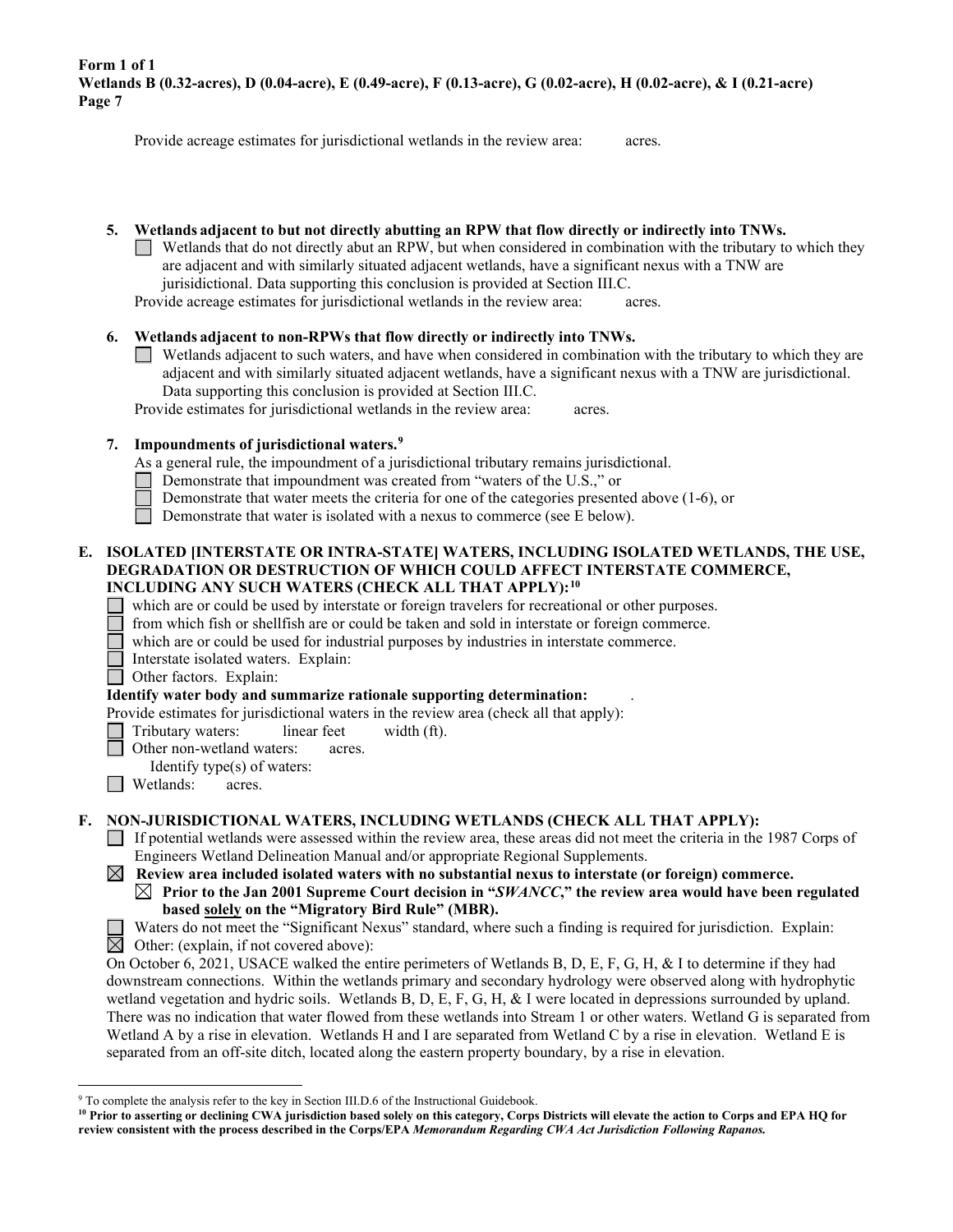Provide acreage estimates for non-jurisdictional waters in the review area, where the sole potential basis of jurisdiction is the MBR factors (i.e., presence of migratory birds, presence of endangered species, use of water for irrigated agriculture), using best professional judgment (check all that apply):

■ Non-wetland waters (i.e., rivers, streams): linear feet width (ft).

akes/ponds: acres.

ther non-wetland waters: acres. List type of aquatic resource:

Wetlands:

Provide acreage estimates for non-jurisdictional waters in the review area that do not meet the "Significant Nexus" standard, where such a finding is required for jurisdiction (check all that apply):

- Non-wetland waters (i.e., rivers, streams): linear feet, width (ft).
- Lakes/ponds: acres.

Other non-wetland waters: acres. List type of aquatic resource:

 $\boxtimes$  Wetlands: Wetland B, D, E, F, G, H, I 1.90 acres

# **SECTION IV: DATA SOURCES.**

**A. SUPPORTING DATA. Data reviewed for JD (check all that apply -** checked items shall be included in case file and, where checked and requested, appropriately reference sources below):  $\boxtimes$  Maps, plans, plots or plat submitted by or on behalf of the applicant/consultant: HzW – "WETLAND DELINEATION PARCEL NUMBERS262-27-013 & 281-14-001OLMSTED TOWNSHIP, CUYAHOGA COUNTY" dated September 2020 and updated data sheets and revised delineation map dated 11/5/2021(Sheet 2 of 2)  $\boxtimes$  Data sheets prepared/submitted by or on behalf of the applicant/consultant.  $\boxtimes$  Office concurs with data sheets/delineation report - with the additional sample point taken 11/5/2021 and submited revised delineation map (sheet 2 of 2) Office does not concur with data sheets/delineation report. Data sheets prepared by the Corps:  $\Box$  Corps navigable waters' study:  $\boxtimes$  U.S. Geological Survey Hydrologic Atlas: USGS NHD data. <https://watersgeo.epa.gov/arcgis/rest/services/NHDPlus/NHDPlus/MapServer> accessed 12-3-2021 USGS 8 and 12 digit HUC maps.  $\boxtimes$  U.S. Geological Survey map(s). Cite scale & quad name: [https://ngmdb.usgs.gov/topoview/viewer/#14/41.3779/-](https://ngmdb.usgs.gov/topoview/viewer/#14/41.3779/-81.9110) [81.9110](https://ngmdb.usgs.gov/topoview/viewer/#14/41.3779/-81.9110) accessed 12-3-2021 USDA Natural Resources Conservation Service Soil Survey. Citation: on-line Web Soil Survey  $\boxtimes$  National wetlands inventory map(s). <https://www.fws.gov/wetlandsmapservice/rest/services/Wetlands/MapServer> accessed 12-3-2021 State/Local wetland inventory map(s): Cite name:  $\boxtimes$  FEMA/FIRM maps: FIRM Panels: 39035C0143E – https://arcportal-ucop-corps.usace.army.mil/s0portal/home/item.html?id=dbd67e4491854fbeb93fdbc165da5648accessed 12/3/2021 100-year Floodplain Elevation is: (National Geodectic Vertical Datum of 1929)  $\overline{\boxtimes}$  Photographs:  $\boxtimes$  Aerial (Name & Date): EagleView 10/18/2017, 12-19-2018, 12/25/2019,11/12/2020, 3/13/2021 Google Earth 1994, 2000, 2003, 2004, 2005,2006, 2007, 2016, 2018, 2019, 2020, 2021;  $\boxtimes$  Other (Name & Date): North Olmsted: 1953 (ed 1967), 1963 (ed. 1979), 1994 (ed 2000), 2010, 2013, 2016, 2019. <https://ngmdb.usgs.gov/topoview/viewer/#14/41.3775/-81.9134> accessed 12/3/2021  $\boxtimes$  Previous determination(s): A preliminary jurisdictional determination for Wetland A, Wetland C, and Stream 1 is being processed concurrently with this approved jurisdictional determination using the same reference number (2020- 01373)  $\Box$  Applicable/supporting case law: Applicable/supporting scientific literature:  $\Box$  Other information (please specify):